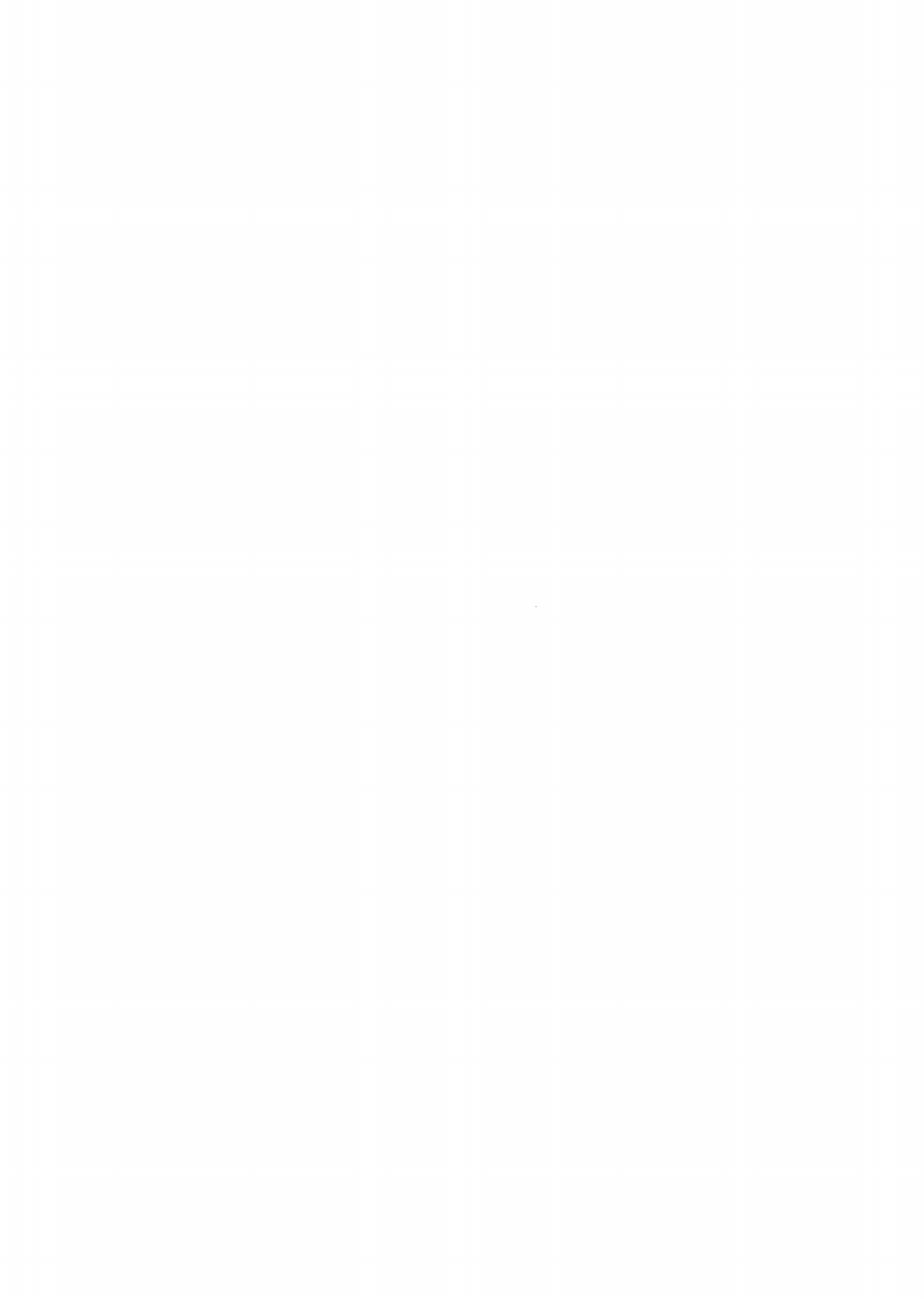#### 863

# **THE CONSTITUTION OF KENYA (AMENDMENT) BILL, 2019**

## **A Bill for**

# **AN ACT of Parliament to amend the Constitution of Kenya**

**ENACTED** by the Parliament of Kenya, as follows-

1. This Act may be cited as the Constitution of Kenya (Amendment) Act, 2019.

2. Article 89 of the Constitution is amended—

(a) by inserting the following new clause immediately after clause (1) as follows—

"(1A) There shall be one thousand four hundred and fifty wards for the purposes of the election of the members of county assemblies provided for in Article 177 (1) (a)."

(b) by deleting clause 3 and substituting therefor the following new clause  $(3)$  —

"(3) The Independent Electoral and Boundaries Commission shall —

- (a) at least twelve months before a general election of members of Parliament designate—
	- (i) two adjacent constituencies in each county to be used as electoral units for the purposes of the election of members of Parliament specified in Article  $97(1)$  (b) on the specified in Article  $97(1)$ basis of geographical proximity;
	- (ii) three constituencies with the least number of voters in each county with an odd number of constituencies for the purposes of election of Members of Parliament specified in Article 97 (1) (b); and
	- (iii) two adjacent wards within each county to be used as electoral units for the purposes of the election of members of county assemblies specified in Article 177 (1) (b) on the basis of geographical proximity.

Amendment of Article 89 of the Constitution of Kenya.

Short title.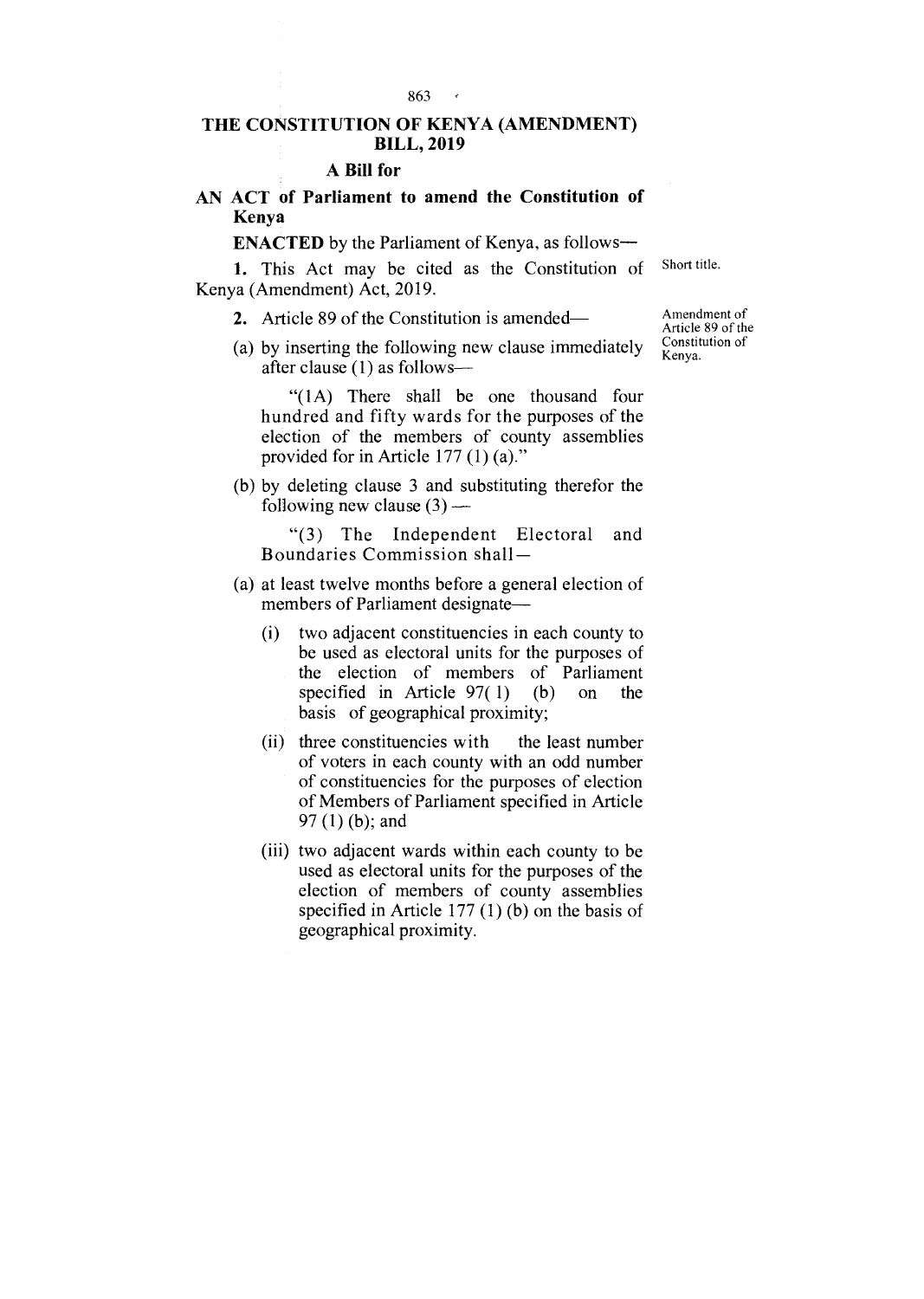- (b) review the names and boundaries of constituencies and wards at intervals of not less than eight years, but not more than twelve years, and any review shall be completed at least twelve months before a general election of members of Parliament and county assemblies.
- (c) in clause (5) by inserting the words "or ward" immediately after the words "each constituency"

3. Article 90 of the Constitution is amended in clause (1) by deleting the expression "(b), (c) and (d) and for the members of the county assemblies under Article 177 (1) (b)" appearing immediately after the expression "98 (1)" and substituting therefor the expression "(c) and the members of the county assemblies under Article 177 (1) (b)".

- 4. Article 97 of the Constitution is amended—
- (a) in clause  $(1)$  by-
	- (i) deleting subclause (b) and substituting therefor the following new subclause  $-$

"(b) subject to clause (3), one hundred and thirty-six women each elected by the registered voters of two adjacent constituencies in each county, the two adjacent constituencies constituting a single member constituency.

(ii) deleting subclause (c) and substituting therefor the following new subclause —

"(c) twenty-two persons with disability nominated by parliamentary political parties according to their proportion of members of the National Assembly in accordance with Article 90;

(b) by inserting the following new clauses immediately after clause (2)

" $(3)$  For the purposes of clause  $(1)$   $(b)$ , the three constituencies with the least number of registered voters shall constitute a single member constituency in counties with an odd number of constituencies.

Amendment of Article 97 of the Constitution of Kenya.

Amendment of Article 90 of the Constitution o0f Kenya.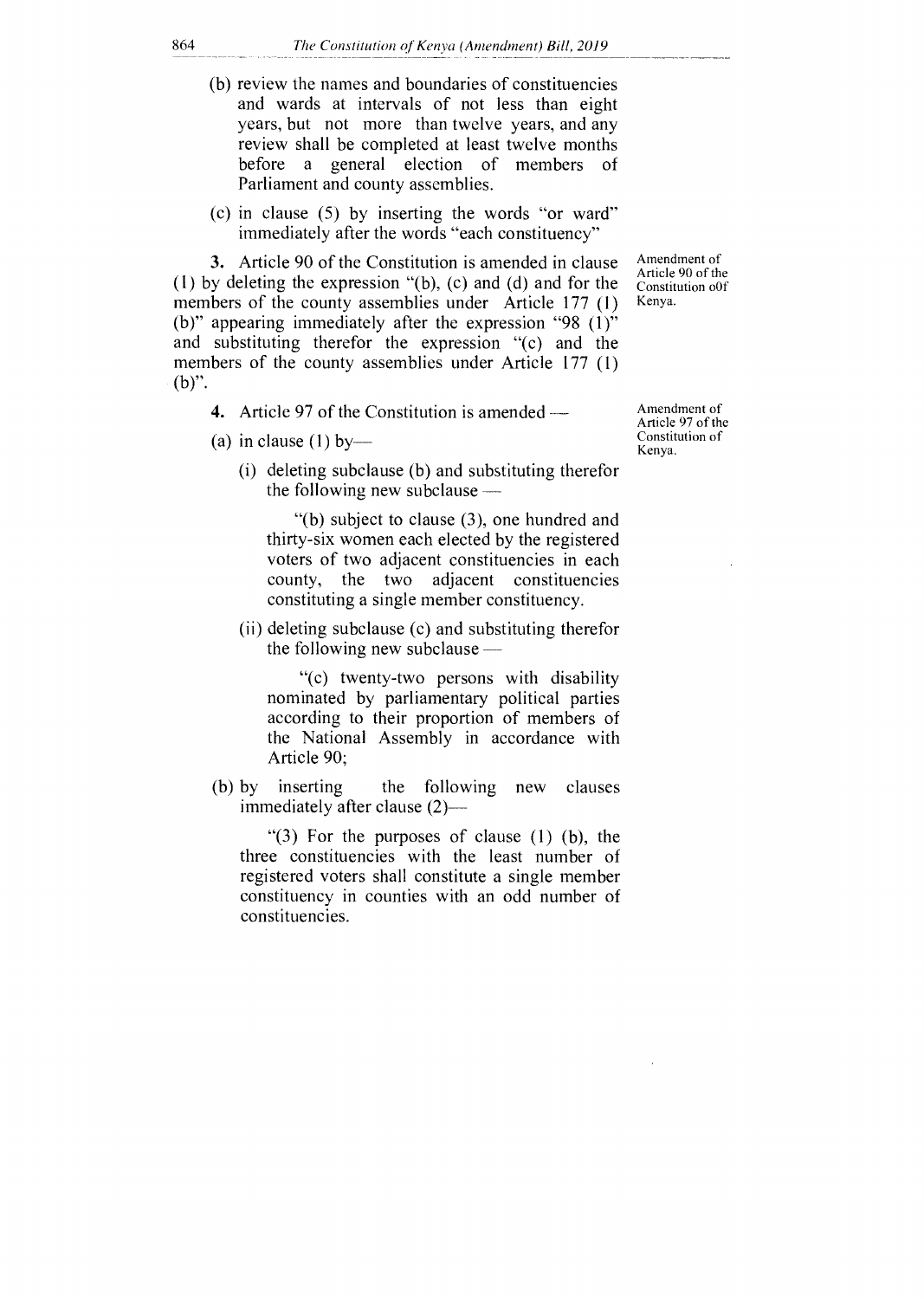(4) The nominations under clause  $(1)$  (c) shall—

- (a) ensure the membership of the National Assembly is constituted in accordance with Article 27 (8);
- (b) subject to clause (3)(a), be representative of other special interests, including the youth and workers.

(5) The provisions of clause 1 (b) shall lapse on the expiry of a period of ten years from the date of the first general elections after the commencement of this Act subject to clause (6).

(6) Parliament may enact legislation to extend the period under clause (5) for one further fixed period not exceeding ten years.

(7) A Bill to enact the provisions of clause (6) shall be passed by a vote supported by not less than two-thirds of all members of the National Assembly and not less than twothirds of all the county delegations in the Senate."

**5.** Article 98 of the Constitution is amended in clause  $(1)$ —

Amendment of Article 98 of the Constitution of Kenya.

(i) by deleting subclause (a) and substituting therefor the following new subclause—

"(a) ninety-four members elected by the voters in the counties, each county constituting a constituency for the election of one man and one woman;

- (ii) by deleting subclause (b);
- (iii) by deleting subclause (c) and substituting therefor the following new subclause (c)—

"(c) six members nominated by political parties according to their proportion of members of the Senate elected under clause (1) *(a)* in accordance with Article 90 as follows—

- (i) four members representing persons with disabilities; and
- (ii) two members representing the youth and elderly members of the society;"

(iv) by deleting subclause (d).

- **6.** Article 177 of the Constitution is amended—
- (a) in clause (1) by deleting subclause (b) and substituting therefor the following new subclause

Amendment of Article 177 of the Constitution of Kenya.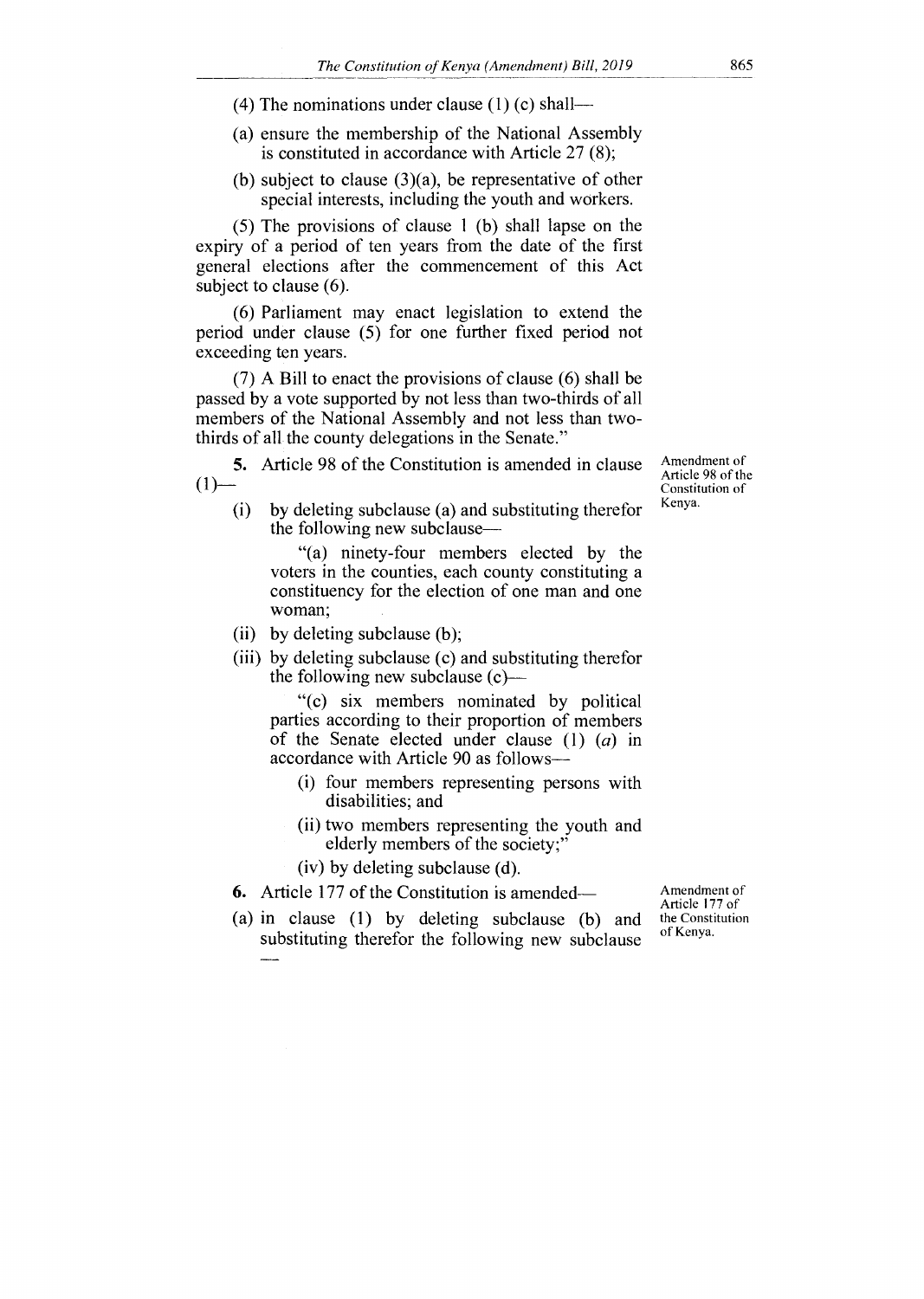"(b) seven hundred and twenty- five women elected by the registered voters of at least two adjacent wards in each county, the adjacent wards constituting a single member ward"

- (b) in clause (2) by deleting the expression "(b) and" appearing immediately after the expression "clause  $(1)$ ";
- (c) by deleting clause (3) and substituting therefor the following new clause  $(3)$  —

" $(3)$  For the purposes of clause  $(1)$   $(b)$ , the adjacent wards shall fall within the county boundaries.

(d) by inserting the following new clauses immediately after clause 3—

"(3A) The nominations under clause (1) (c) shall ensure the membership of the National Assembly is constituted in accordance with Article 27 (8).

(3B) The provisions of clause 1 (b) shall lapse on the expiry of a period of ten years from the date<br>of the first general elections after the of the first general elections after the commencement of this Act subject to clause (3C).

(3C) Parliament may enact legislation to extend the period under clause (3B) for one further fixed period not exceeding ten years.

(3D) A Bill to enact the provisions of clause (3C) shall be passed by a vote supported by not less than two-thirds of all members of the National Assembly and not less than two-thirds of all the county delegations in the Senate."

Transition.

7. The number of members of the National Assembly, the Senate and county assemblies shall remain the same as the number existing before the commencement date of this Act for the purposes of the unexpired term of Parliament and the County Assemblies.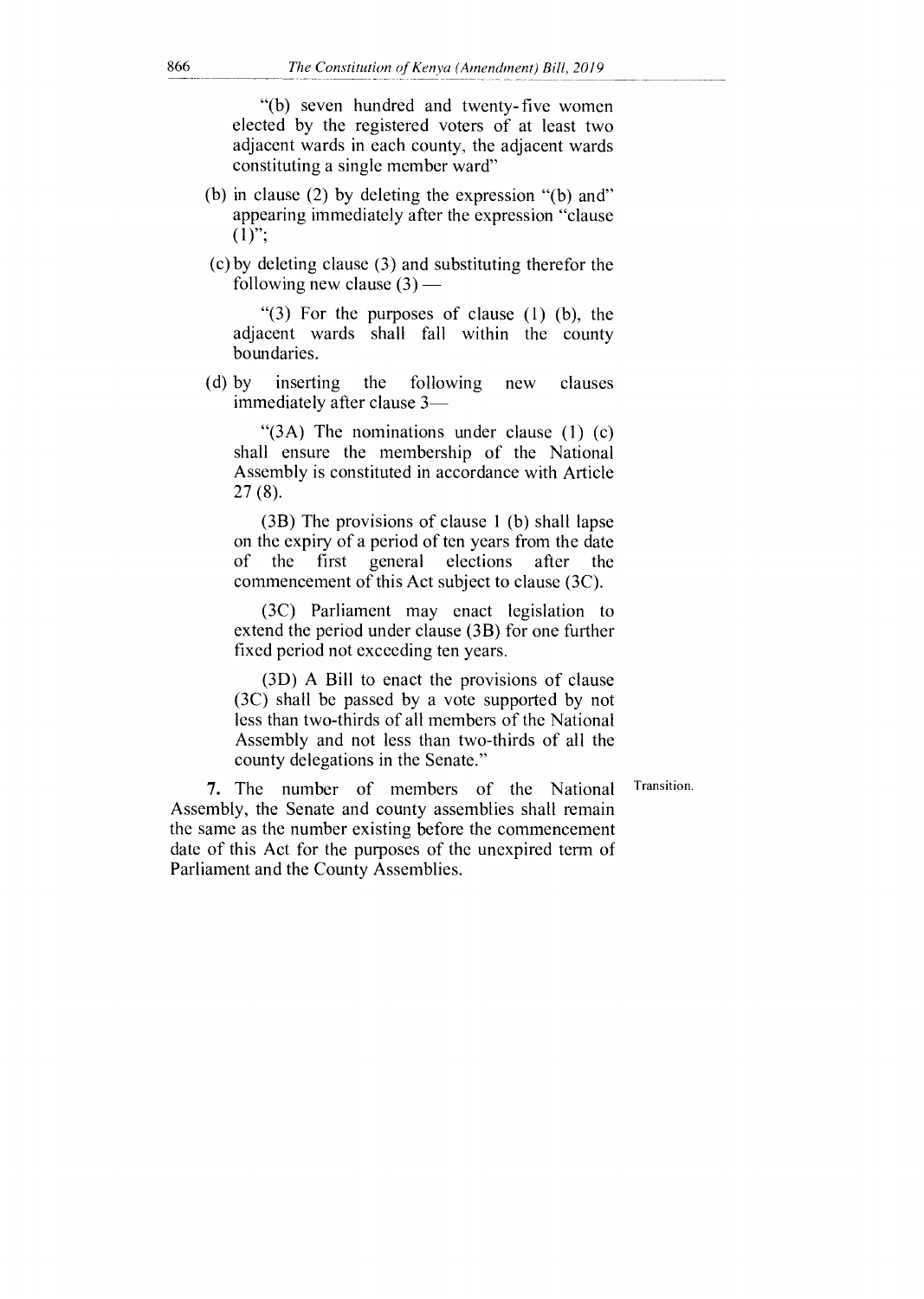## **MEMORANDUM OF OBJECTS AND REASONS**

#### **Statement of object and reasons**

This is a Bill to amend the Constitution by parliamentary initiative in terms of Article 256 of the Constitution. The Bill seeks to amend the Constitution in order to ensure that the number of Members of Parliament reflect the requirement of Article 27 (8) that not more than two-thirds of the members of elective or appointive bodies shall be of the same gender. The Bill further seeks to ensure that the membership of Parliament also reflects the requirement of Article 54(2) of the Constitution that at least five percent of the members of the public in elective and appointive bodies be persons with disabilities.

With regard to the Membership of County Assemblies, the Bill seeks to limit the number of representative wards to one thousand four hundred and fifty and provide for the election of one woman for at least every two wards in a County for purposes of gender parity and to remove the provision for post-election gender top-up seats.

The Constitution sets out equality and freedom from discrimination as fundamental rights and freedoms. The proposed amendment seeks to entrench gender equality and the inclusion of historically marginalized persons in the representation of the people by reserving a minimum number of seats in Parliament for women and persons with disability. The Bill shall require a referendum in terms of Article 255 of the Constitution.

Clause 1 is the short title.

Clause 2 of the **Bill** proposes to amend Article 89 so as to empower the Independent Electoral and Boundaries Commission to designate adjacent constituencies and wards for the election of women to Parliament and county assemblies.

Clause 3 of the Bill proposes to amend Article 90 to remove the reference to the election under Article 98 (1) (b) and 177 (1) (b) which it is proposed to change from nominative to elective.

Clause 4 of the Bill proposes to amend Article 97 increase the number of elected women members of the National Assembly from fortyseven to one hundred and thirty six. It further seeks to increase the number of persons to be nominated to the National Assembly from twelve to twenty two and limit the nominative seats to persons with disability. The proposal contains a sunset clause of ten years with a window of extension for a further ten years through an Act of Parliament.

Clause 5 of the Bill proposes to Amend Article 98 to provide for the election of two members of the Senate of each gender by the electorate in the counties. The clause also proposes the nomination of four persons with disability and two youth to the Senate.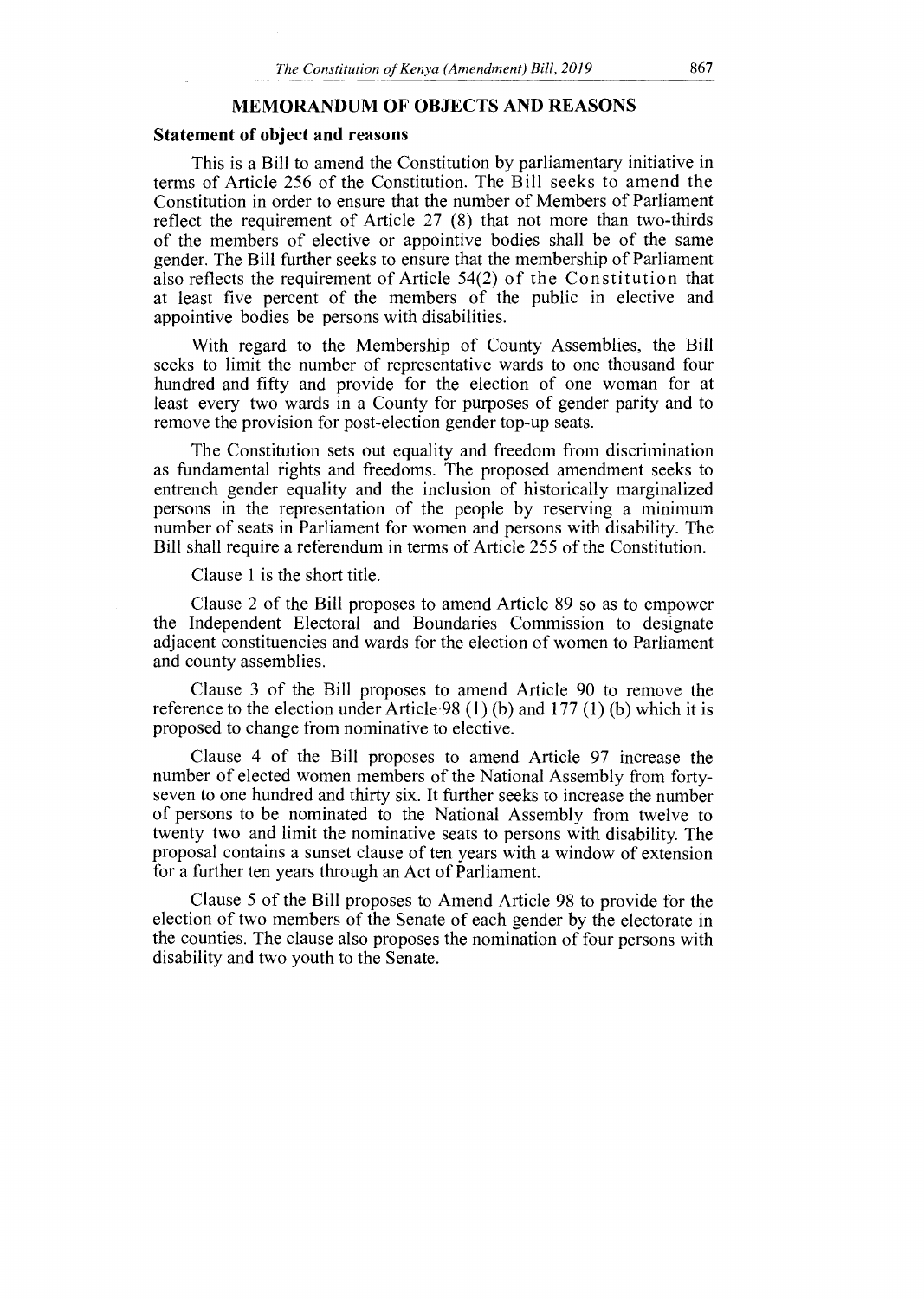Clause 6 of the Bill proposes to amend Article 177 to provide for the election of a woman member of County assembly for at least every two wards within each county for the purpose of gender parity and removes the provisions on post-election gender top-up seats.

Clause 7 provides for the transition into the proposed membership of Parliament and county assemblies by saving the unexpired term of Parliament and county assemblies from the application of the proposed amendments.

# **Statement of delegation of legislative powers**

This Bill does not delegate legislative powers nor does it limit any fundamental rights and freedoms.

# **Statement of whether the Bill concerns county governments**

This Bill is a Bill concerning county governments in terms of Article 110(1) of the Constitution as it contains provisions affecting the functions, powers and finances of county governments and relates to the election of members of a county assembly. This Bill shall require the approval of both Houses of Parliament in terms of Article 256 of the Constitution.

## **Statement of whether the Bill is a money Bill**

The enactment of this Bill shall occasion additional expenditure of public funds.

Dated the 4th July, 2019.

G. B. SHOLLEI, *Member of Parliament.*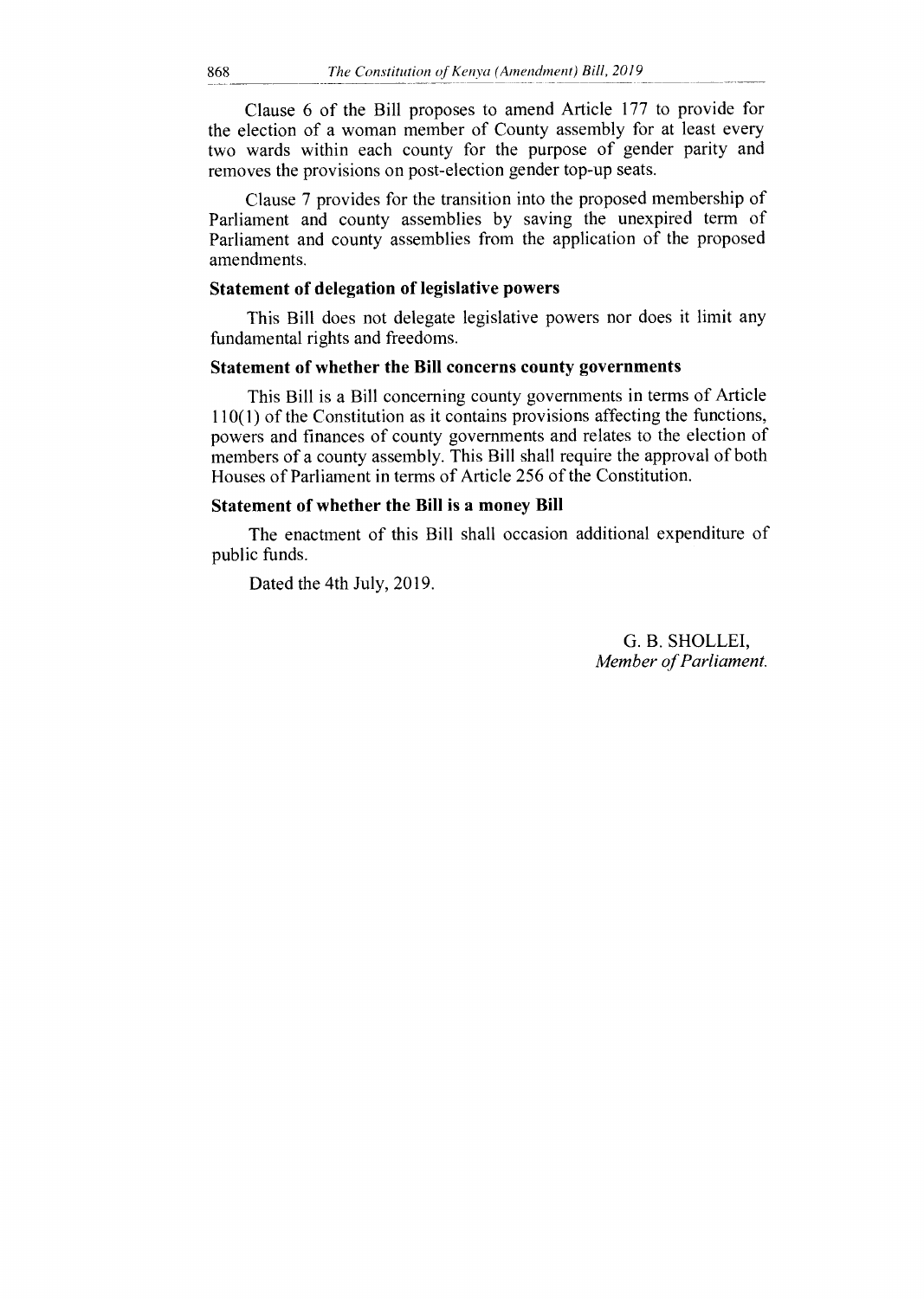*Article 89 of the Constitution which it is proposed to amend.* 

## **Delimitation of electoral units.**

**89.** (1) There shall be two hundred and ninety constituencies for the purposes of the election of the members of the National Assembly provided for in Article 97(1)(a).

(2) The Independent Electoral and Boundaries Commission shall review the names and boundaries of constituencies at intervals of not less than eight years, and not more than twelve years, but any review shall be completed at least twelve months before a general election of members of Parliament.

(3) The Commission shall review the number, names and boundaries of wards periodically.

(4) If a general election is to be held within twelve months after the completion of a review by the Commission, the new boundaries shall not take effect for purposes of that election.

(5) The boundaries of each constituency shall be such that the number of inhabitants in the constituency is, as nearly as possible, equal to the population quota, but the number of inhabitants of a constituency may be greater or lesser than the population quota in the manner specified in clause (6) to take account of—

(a) geographical features and urban centres;

(b) community of interest, historical, economic and cultural ties; and

(c) means of communication.

(6) The number of inhabitants of a constituency or ward may be greater or lesser than the population quota by a margin of not more than—

(a) forty per cent for cities and sparsely populated areas; and

(b) thirty per cent for the other areas.

(7) In reviewing constituency and ward boundaries the Commission shall—

(a) consult all interested parties; and

(b) progressively work towards ensuring that the number of inhabitants in each constituency and ward is, as nearly as possible, equal to the population quota.

(8) If necessary, the Commission shall alter the names and boundaries of constituencies, and the number, names and boundaries of wards.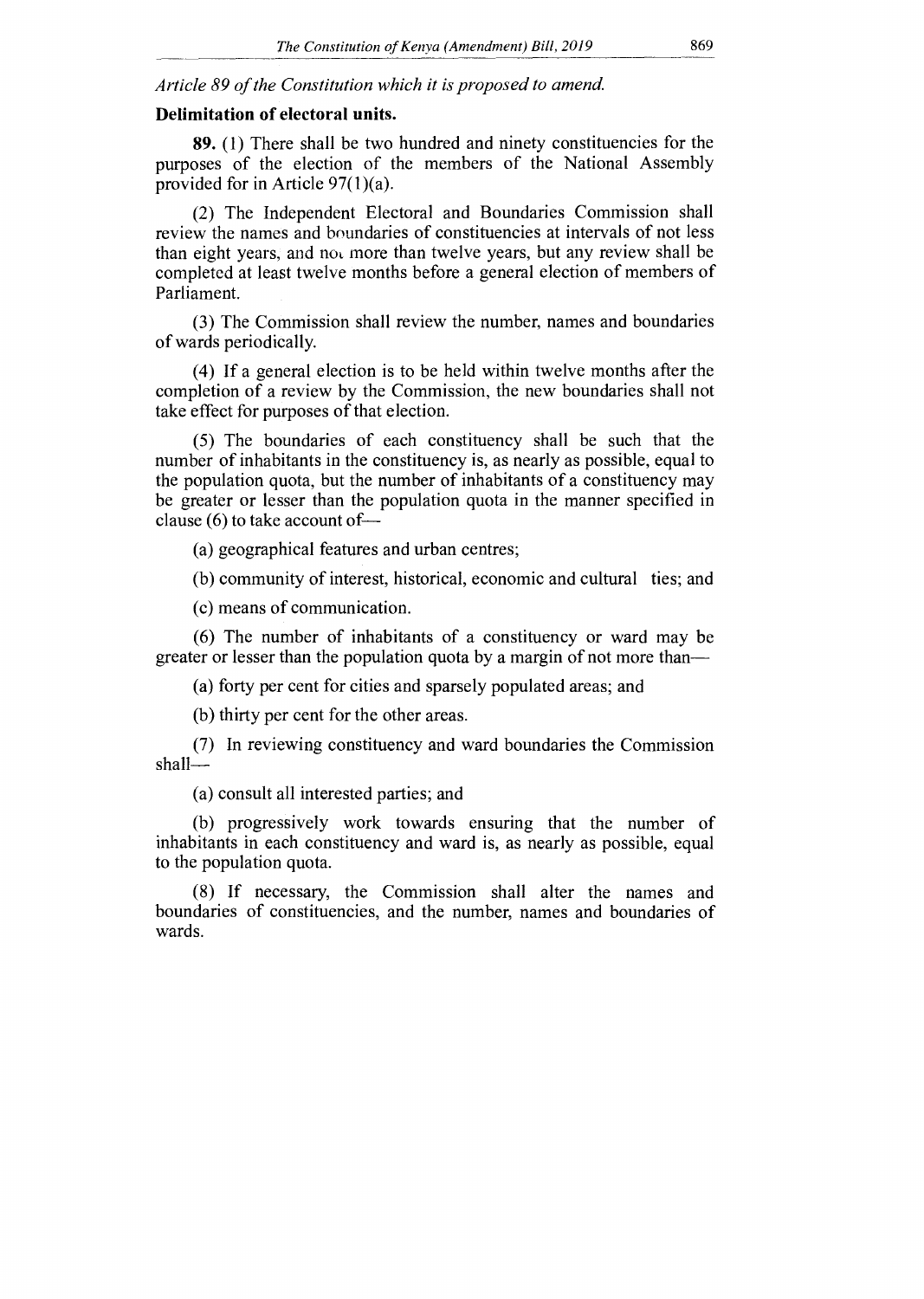(9) Subject to clauses  $(1)$ ,  $(2)$ ,  $(3)$  and  $(4)$ , the names and details of the boundaries of constituencies and wards determined by the Commission shall be published in the *Gazette,* and shall come into effect on the dissolution of Parliament first following their publication.

(10) A person may apply to the High Court for review of a decision of the Commission made under this Article.

(11) An application for the review of a decision made under this Article shall be filed within thirty days of the publication of the decision in the *Gazette* and shall be heard and determined within three months of the date on which it is filed.

(12) For the purposes of this Article, "population quota" means the number obtained by dividing the number of inhabitants of Kenya by the number of constituencies or wards, as applicable, into which Kenya is divided under this Article.

*Article 90 of the Constitution which it is proposed to amend.* 

## **Allocation of party list seats.**

**90.** (1) Elections for the seats in Parliament provided for under Articles  $97(1)(c)$  and  $98(1)(b)$ , (c) and (d), and for the members of county assemblies under article  $177(1)(b)$  and (c), shall be on the basis of proportional representation by use of party lists.

(2) The Independent Electoral and Boundaries Commission shall be responsible for the conduct and supervision of elections for seats provided for under clause (1) and shall ensure that—

- (a) each political party participating in a general election nominates and submits a list of all the persons who would stand elected if the party were to be entitled to all the seats provided for under clause (1), within the time prescribed by national legislation;
- (b) except in the case of the seats provided for under Article 98(1) (b), each party list comprises the appropriate number of qualified candidates and alternates between male and female candidates in the priority in which they are listed; and
- (c) except in the case of county assembly seats, each party list reflects the regional and ethnic diversity of the people of Kenya.

(3) The seats referred to in clause (1) shall be allocated to political parties in proportion to the total number of seats won by candidates of the political party at the general election.

*Article 97 of the Constitution which it is proposed to amend.* 

## **Membership of the National Assembly.**

**97. (1)** The National Assembly consists of—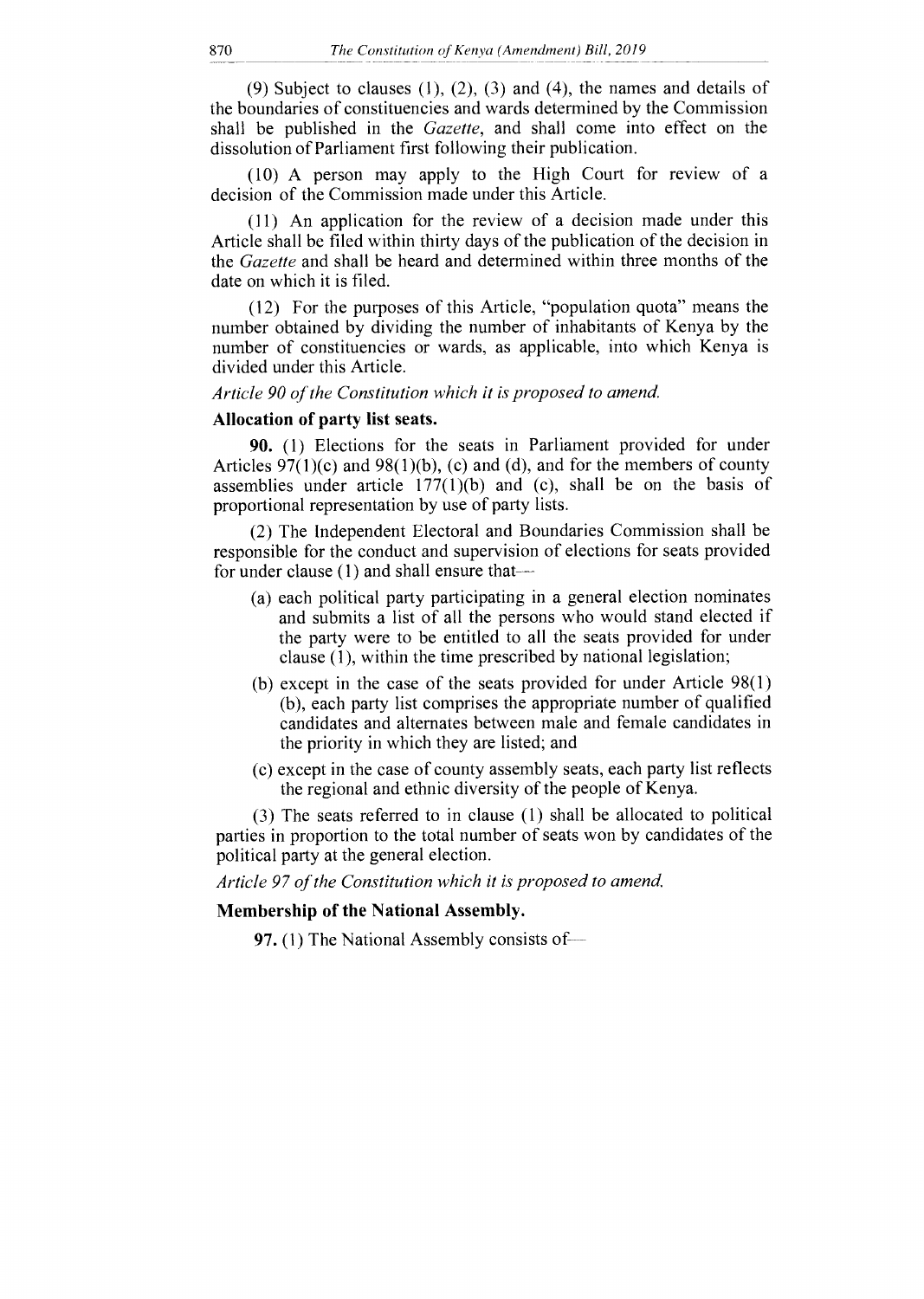- (a) two hundred and ninety members, each elected by the registered voters of single member constituencies;
- (b) forty-seven women, each elected by the registered voters of the counties, each county constituting a single member constituency;
- (c) twelve members nominated by parliamentary political parties according to their proportion of members of the National Assembly in accordance with Article 90, to represent special interests including the youth, persons with disabilities and workers; and
- (d) the Speaker, who is an ex officio member.

(2) Nothing in this Article shall be construed as excluding any person from contesting an election under clause  $(1)(a)$ .

*Article 98 of the Constitution which it is proposed to amend.* 

#### **Membership of the Senate.**

**98.** (1) The Senate consists of—

- (a) forty-seven members each elected by the registered voters of the counties, each county constituting a single member constituency;
- (b) sixteen women members who shall be nominated by political parties according to their proportion of members of the Senate elected under clause (a) in accordance with Article 90;
- (c) two members, being one man and one woman, representing the youth;
- (d) two members, being one man and one woman, representing persons with disabilities; and
- (e) the Speaker, who shall be an ex officio member.

(2) The members referred to in clause  $(1)(c)$  and  $(d)$  shall be elected in accordance with Article 90.

(3) Nothing in this Article shall be construed as excluding any person from contesting an election under clause  $(1)(a)$ .

*Article 177 of the Constitution which it is proposed to amend.* 

## **Membership of county assembly.**

**177.** (1) A county assembly consists of—

(a) members elected by the registered voters of the wards, each ward constituting a single member constituency, on the same day as a general election of Members of Parliament, being the second Tuesday in August, in every fifth year;